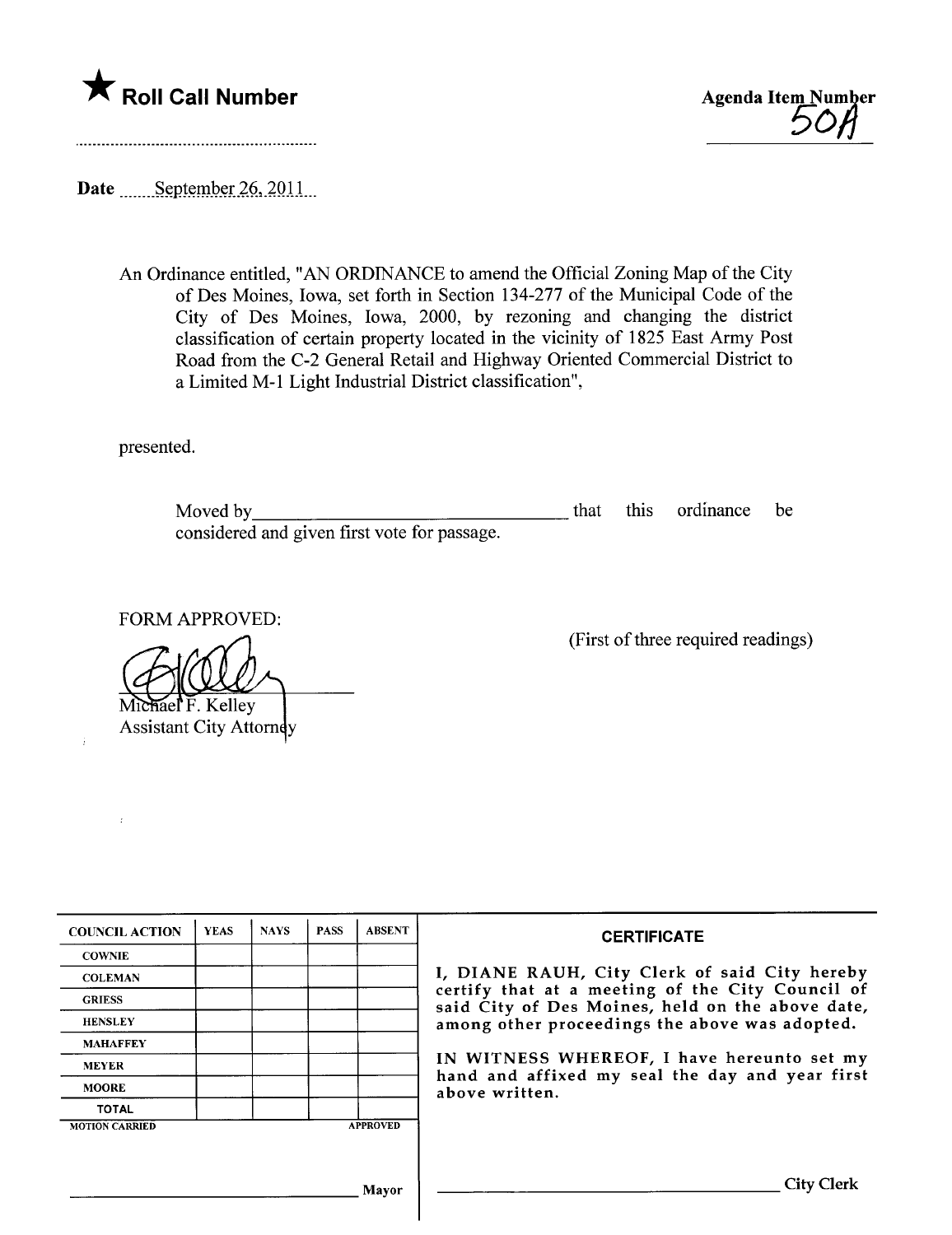## ORDINANCE NO.

AN ORDINANCE to amend the Official Zoning Map of the City of Des Moines, Iowa, set forth in Section 134-277 of the Municipal Code of the City of Des Moines, Iowa, 2000, by rezoning and changing the district classification of certain property located in the vicinity of 1825 East Army Post Road from the C-2 General Retail and Highway Oriented Commercial District to a Limited M-l Light Industrial District classification.

Be It Ordained by the City Council of the City of Des Moines, Iowa:

Section 1. That the Official Zoning Map of the City of Des Moines, Iowa, set forth in Section 134-277 of the Municipal Code of the City of Des Moines, Iowa, 2000, be and the same is hereby amended by rezoning and changing the district classification of certain property located in the vicinity of 1825 East Army Post Raod, more fully described as follows, from the C-2 General Retail and Highway Oriented Commercial District to a Limited M-l Light Industrial District classification:

West  $1/2$  Northwest  $\frac{1}{4}$ , and West  $1/2$  Southwest  $\frac{1}{4}$ , Northwest  $\frac{1}{4}$ , Northeast  $\frac{1}{4}$ , Section 35, Township 78 North, Range 24 West of the  $5<sup>th</sup>$  P.M., all now included in and forming a part of the City of Des Moines, Polk County, Iowa.

Section 2. That this ordinance and the zoning granted by the terms hereof are subject to the following imposed additional conditions which have been agreed to and accepted by execution of an Acceptance of Rezoning Ordinance by all owners of said property and are binding upon the owners and their successors, heirs, and assigns as follows:

(1) Permitted uses shall be limited to the following:

- a) Uses allowed in the C-2 District excluding adult entertainment businesses, offpremises advertising signs, and financial service centers that provide check cashing and loans secured by post dated checks or payroll guarantee as their primary activity; and
- b) Warehousing that is completely enclosed in a building or screened from view.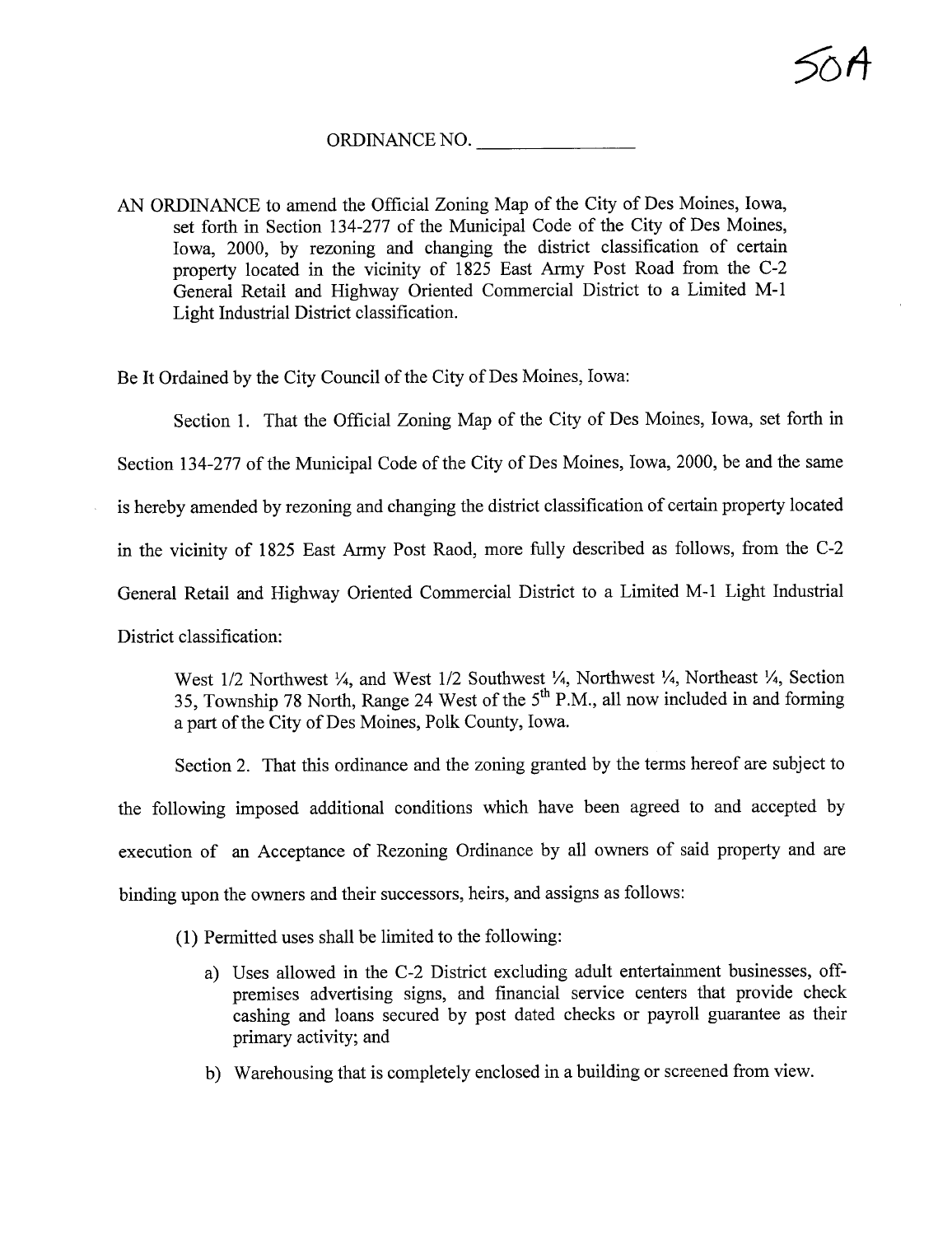- (2) Outside display of general merchandise is permitted subject to the following requirements:
	- a) All display areas shall be identified on an approved Site Plan and generally limited to those areas identified on the submitted site sketch.
	- b) Any display area that adjoins a building shall include a minmum 5-foot wide open pedestrian access way from the parking lot to the main door of the building.
	- c) Merchandise displayed directly adjoinig a building shall be stacked no greater than 8 feet in height.
	- d) Merchandise displayed in areas that do not adjoin a building shall be limited in size and scope by the material types identified on an approved Site Plan.
- (3) All outside storage areas and all display areas for automobiles, trailers, motorcycles, boats and/or farm implements shall comply with the following requirements:
	- a) Any such area shall be located outside of the front yard area.
	- b) Any such area shall be screened from view to the satisfaction of the Community Development Director. Slats in chain link fencing shall not be considered an appropriate screening material.
	- c) No items shall be stacked higher than the perimeter screening.
	- d) Any such area shall be designed to allow no part of any stored or displayed product to encroach into the required setbacks, and shall be maintained with both a dustless surface and a drainage system approved by the city engineer.
	- e) All display areas, driveways and areas used for temporary storage shall be surfaced with an asphaltic or Portland cement binder pavement or such other surfaces as shall be approved by the city engineer so as to provide a durable and dustless surface, and shall be so graded and drained as to dispose of all surface water accumulation within the area.
- (4) Any development of the property shall comply with the City's Landscaping Standards applicable to the C-2 District.
- (5) Submittal and approval of a Site Plan in accordance with City's Site Plan Regulations by December 31, 2011.
- (6) Completion of all site improvements in compliance with the approved Site Plan by June 1,2012.

Section 3. This ordinance shall be in full force and effect from and after its passage and

publication as provided by law.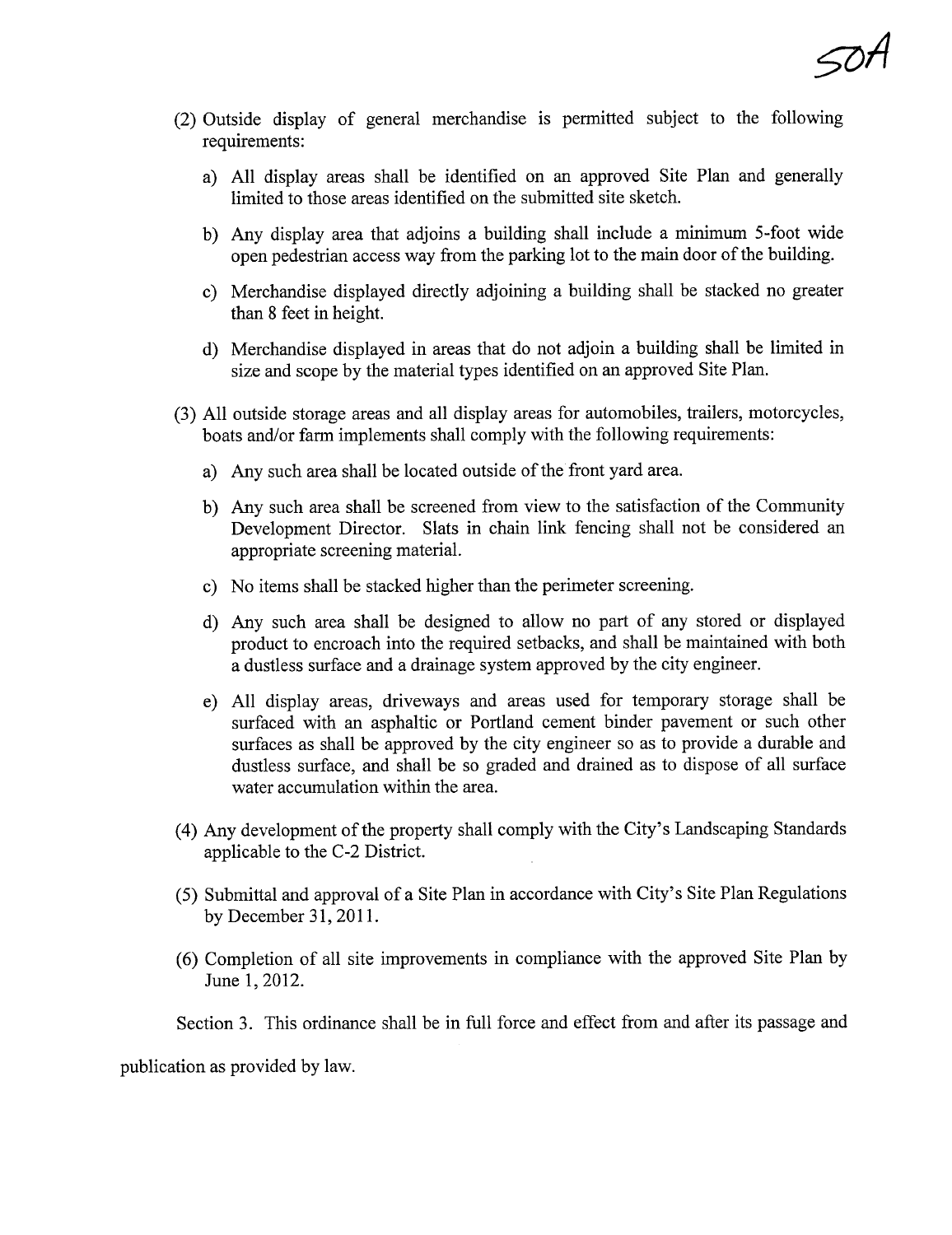## Sli4

Section 4. The City Clerk is hereby authorized and directed to cause a certified copy of the Acceptance of Rezoning Ordinance, this ordinance, a vicinity map, and proof of publication of this ordinance, to be properly filed in the office of the Polk County Recorder.

FORM APPROVED:

Michael F. Kelley<br>Assistant City Attorney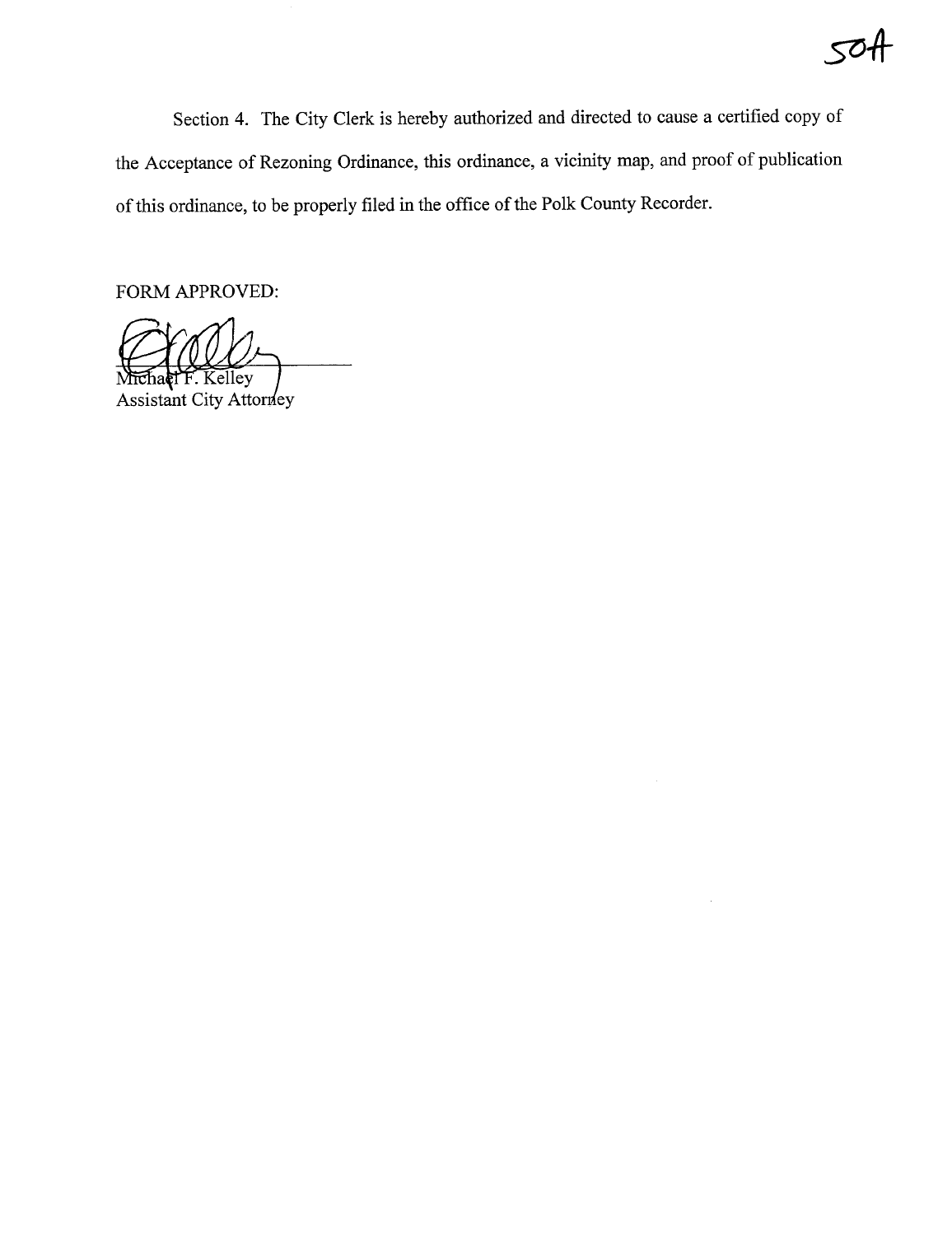$<$ dH

| Prepared by:       | 515/283-4124<br>Michael F. Kelley, Assistant City Attorney, 400 Robert Ray Dr., Des Moines, IA 50309                |  |  |  |  |
|--------------------|---------------------------------------------------------------------------------------------------------------------|--|--|--|--|
| Return Address:    | City Clerk - City Hall, 400 Robert Ray Dr., Des Moines, IA 50309                                                    |  |  |  |  |
| Taxpayer:          | No change                                                                                                           |  |  |  |  |
| Title of Document: | Acceptance of Rezoning Ordinance                                                                                    |  |  |  |  |
| Grantor's Name:    | Exodus Group Investments, LLC                                                                                       |  |  |  |  |
| Grantee's Name:    | City of Des Moines, Iowa                                                                                            |  |  |  |  |
| Legal Description: | West 1/2 Northwest 1/4, and West 1/2 Southwest 1/4, Northwest 1/4, Northeast 1/4, Section 35, Township 78           |  |  |  |  |
|                    | North, Range 24 West of the 5 <sup>th</sup> P.M., all now included in and forming a part of the City of Des Moines, |  |  |  |  |
|                    | Polk County, Iowa.                                                                                                  |  |  |  |  |

## ACCEPTANCE OF REZONING ORDINANCE

The undersigned hereby states, warrants and agrees as follows:

1. That Exodus Group Investments, LLC, an Iowa limited liability company, is the sole owner of the Property in the vicinity of 1825 East Army Post Road, more specifically described above.

2. That in the event the City of Des Moines, Iowa, acts to rezone the Property from the C-2 General Retail and Highway Oriented Commercial District to a Limited M-l Light Industrial District classification, I agree and accept on behalf of the owner to the imposition of the following conditions to run with the land and be binding upon all successors, heirs and assigns as part of the ordinance so rezoning the Property:

(1) Permitted uses shall be limited to the following:

- a) Uses allowed in the C-2 District excluding adult entertainment businesses, offpremises advertising signs, and financial service centers that provide check cashing and loans secured by post dated checks or payroll guarantee as their primary activity; and
- b) Warehousing that is completely enclosed in a building or screened from view.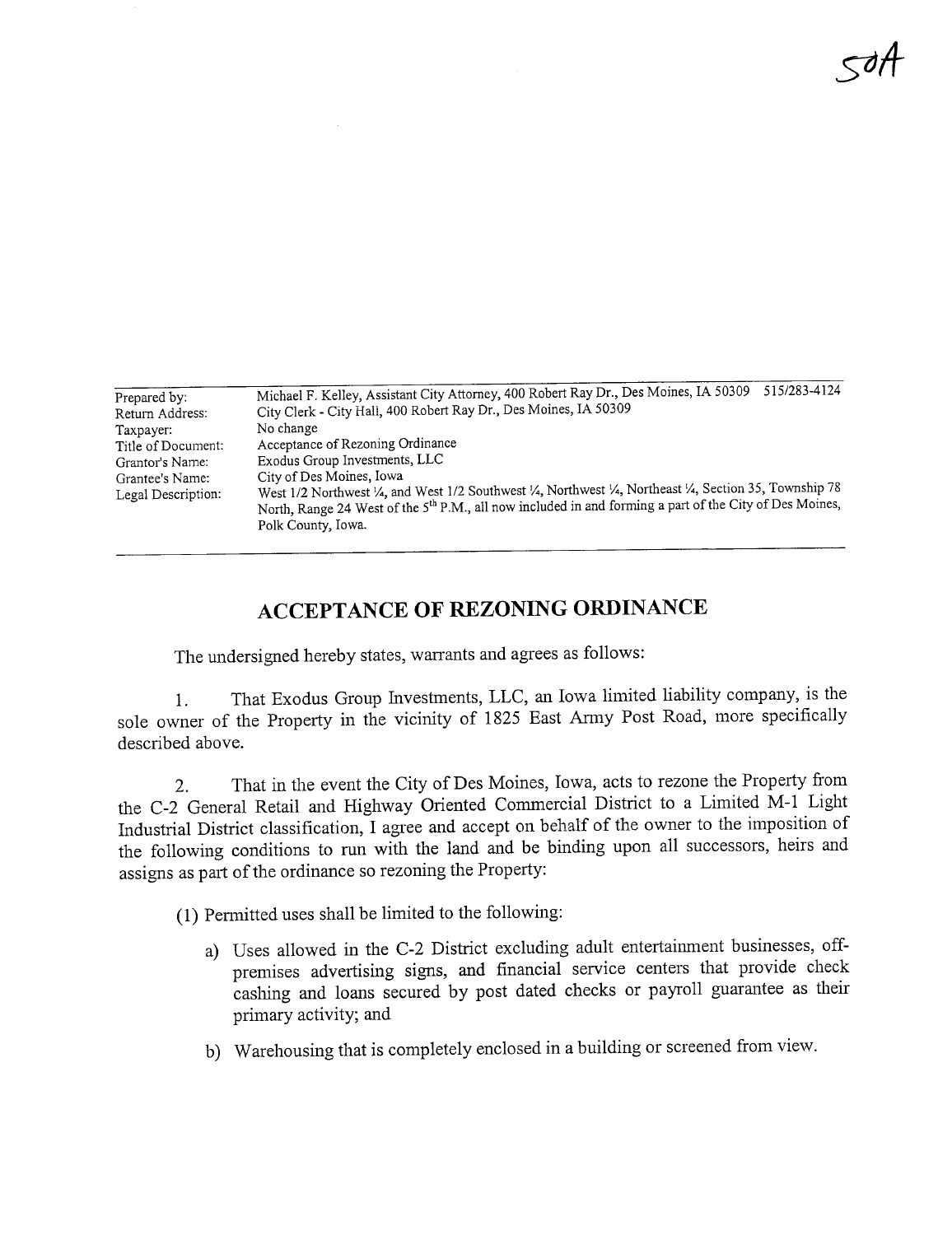- (2) Outside display of general merchandise is permitted subject to the following requirements:
	- a) All display areas shall be identified on an approved Site Plan and generally limited to those areas identified on the submitted site sketch.
	- b) Any display area that adjoins a building shall include a minimum 5-foot wide open pedestrian access way from the parking lot to the main door of the building.
	- c) Merchandise displayed directly adjoining a building shall be stacked no greater than 8 feet in height.
	- d) Merchandise displayed in areas that do not adjoin a building shall be limited in size and scope by the material types identified on an approved Site Plan.
- boats and/or farm implements shall comply with the following requirements:
	- a) Any such area shall be located outside of the front yard area.
	- b) Any such area shall be screened from view to the satisfaction of the Community Development Director. Slats in chain link fencing shall not be considered an appropriate screenig materiaL.
	- c) No items shall be stacked higher than the perimeter screening.
	- d) Any such area shall be designed to allow no part of any stored or displayed product to encroach into the required setbacks, and shall be maintained with both a dustless surface and a drainage system approved by the city engineer.
	- e) All display areas, driveways and areas used for temporary storage shall be surfaced with an asphaltic or Portland cement binder pavement or such other surfaces as shall be approved by the city engineer so as to provide a durable and dustless surface, and shall be so graded and drained as to dispose of all surface water accumulation within the area.
- (4) Any development of the property shall comply with the City's Landscaping Standards applicable to the C-2 District.
- (5) Submittal and approval of a Site Plan in accordance with City's Site Plan Regulations by December 31,2011.
- (6) Completion of all site improvements in compliance with the approved Site Plan by June 1,2012.

3. A certified copy of the rezoning ordinance shall be attached hereto, and a certified copy of this document and the rezoning ordinance shall be recorded by the City in the land records of the County Recorder to memorialize the rezoning of the Property as identified above.